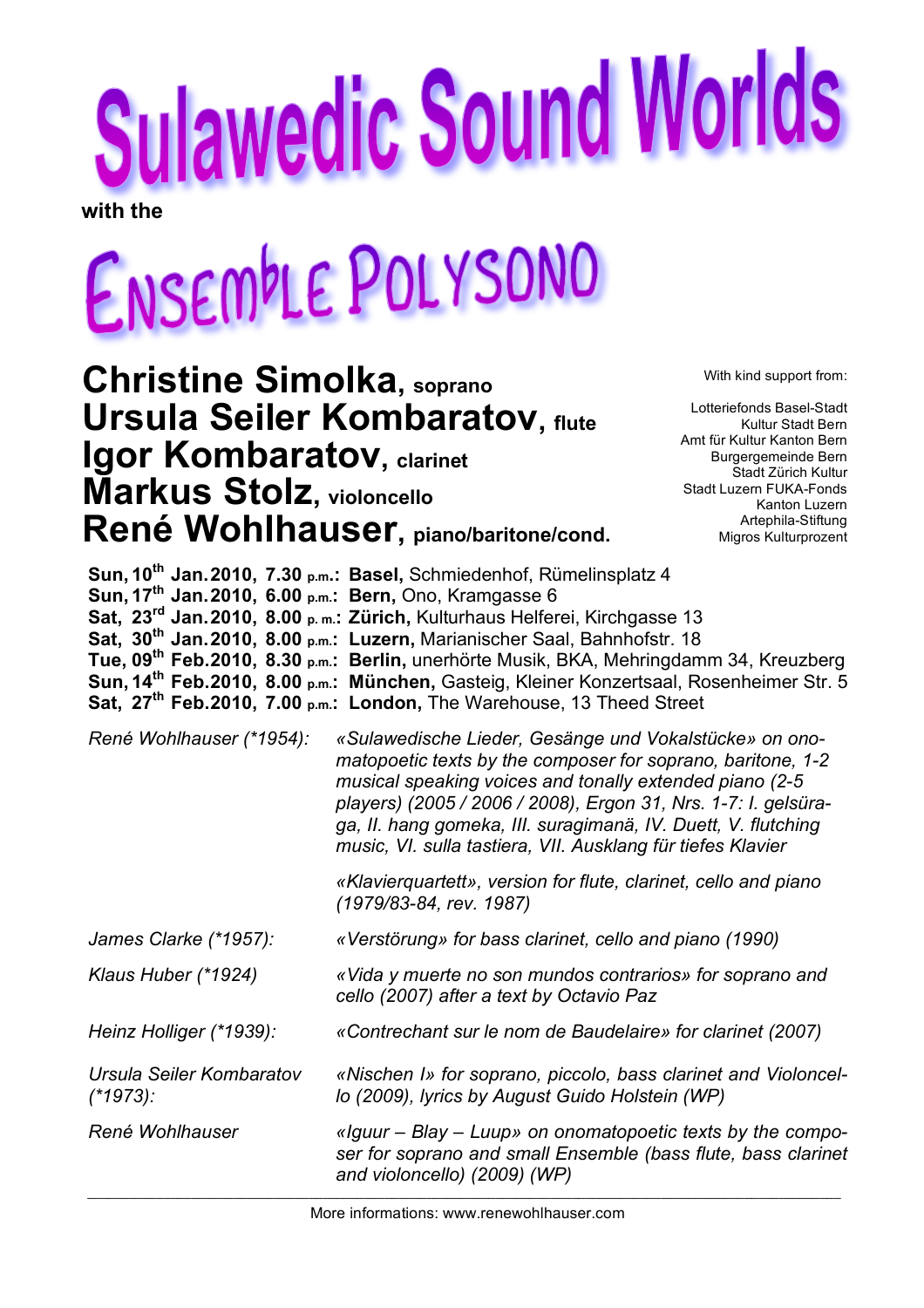The program "Sulawedische Klangwelten" featuring solely contemporary classical music, offers a multifaceted, interesting selection of diverse contrasts in sound and compositional concepts. From the "Sulawedischen Liedern, Gesängen und Vokalstücken" by the Swiss composer René Wohlhauser, which explore different possibilities of sound using the voice and piano, and the "Klavierguartett", which illuminates the relationship between the piano and other instruments, through "Vida y muerte no son mundos contrarios" by the doyen of Swiss composers and current Siemens Music-Prize winner 2009 Klaus Huber, a master of the "fragility of expression", to "Contrechant sur le nom de Baudelaire" by the also world famous Swiss composer Heinz Holliger, who elicits unusual sounds from the clarinet. The well-known English composer James Clarke represents structural musical approach as is practiced in England, whereas the last two pieces, world premieres of one piece by the young Swiss composer Ursula Seiler and the other by René Wohlhauser, document the search for new musical concepts in Switzerland.

This highly varied program is interpreted by the Ensemble Polysono Basel, which has been praised by the press with accolades such as "exqusite" (Der Bund, 15.01.08) and "subtle and unblemished" (Mittelland-Zeitung, 16.01.08) and whose concerts have been recorded by Swiss Radio DRS 2 and the Bayerischen Rundfunk.

> René Wohlhauser (Translation: Gail Makar)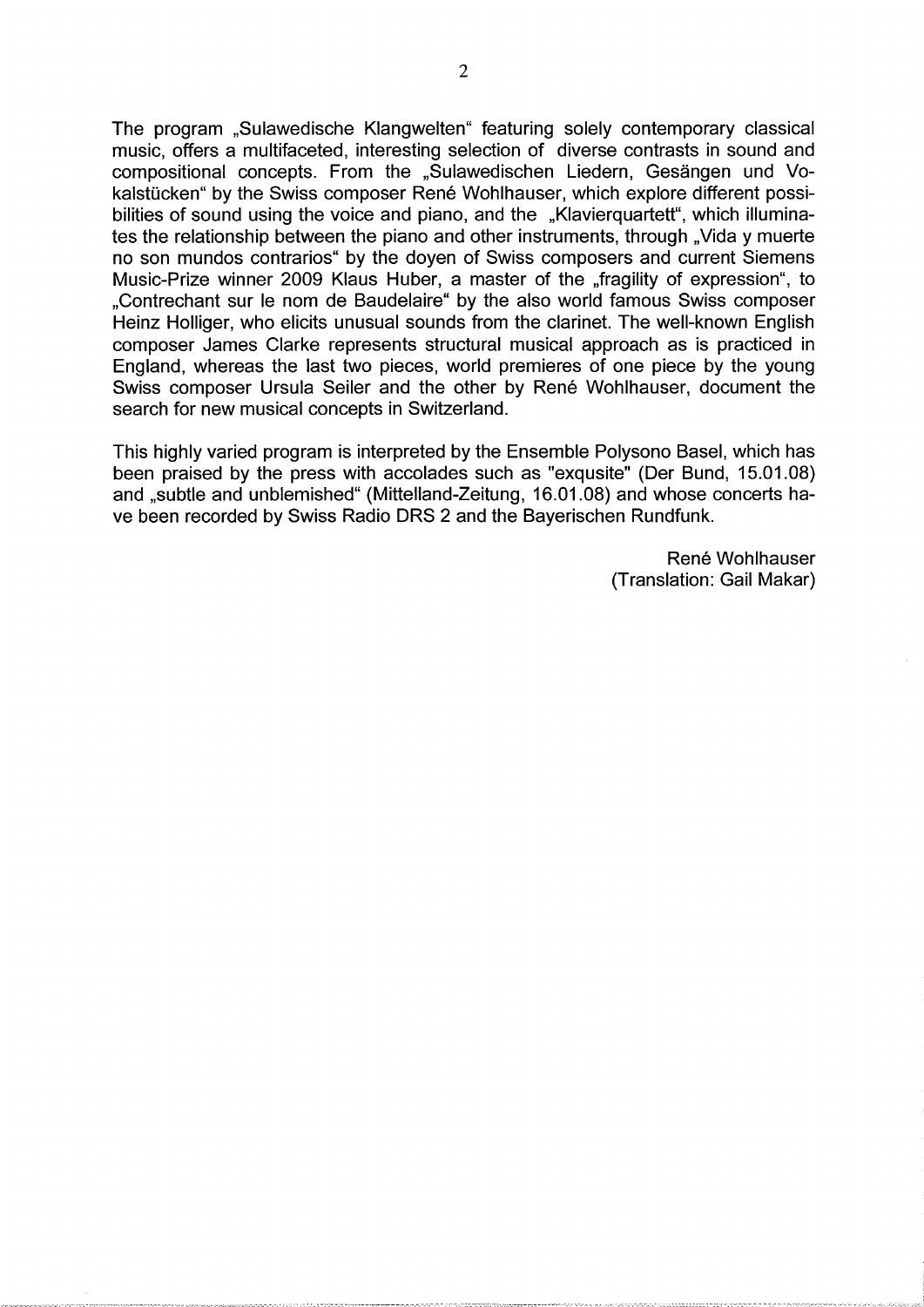# Luup

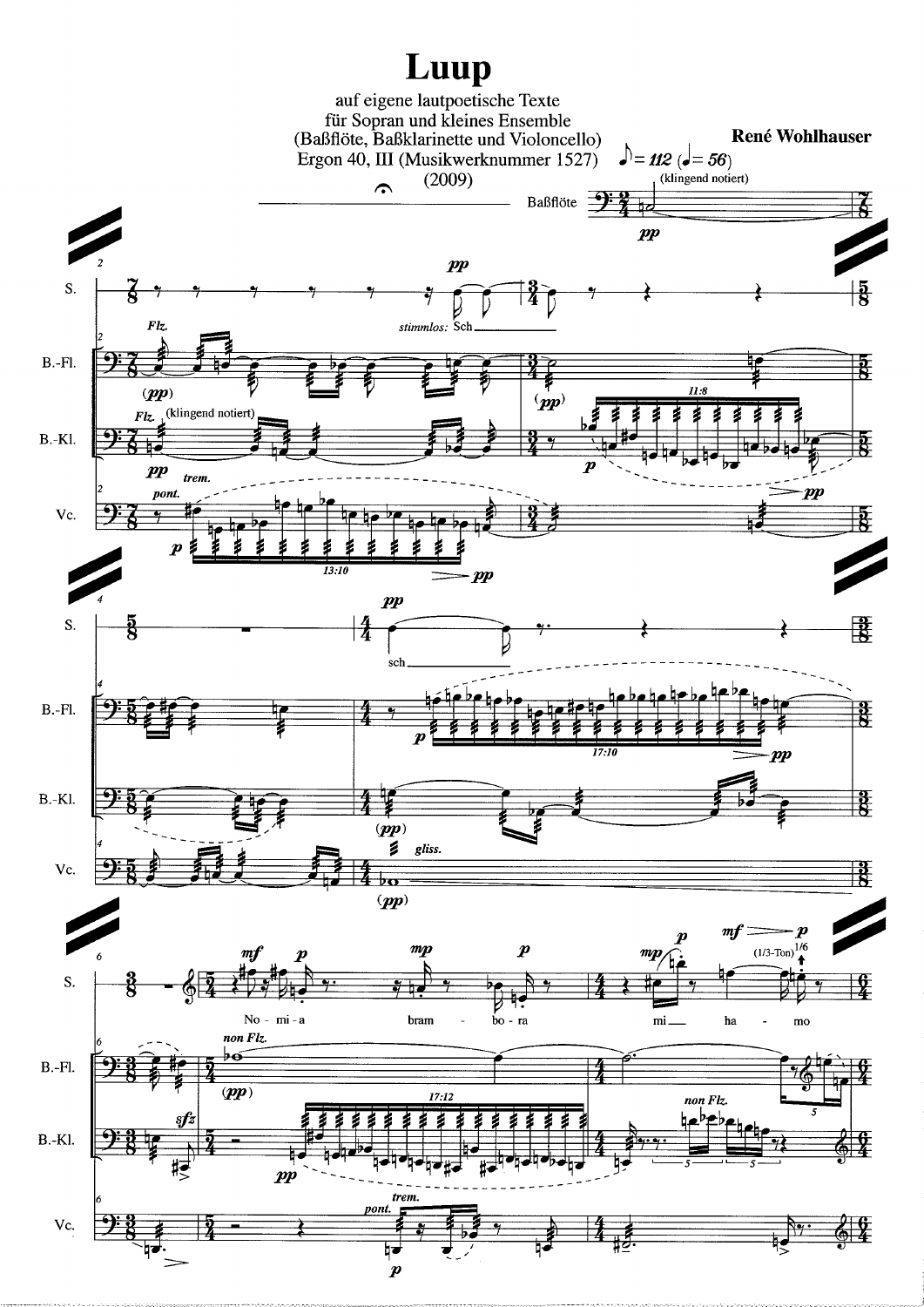**Vocal lyrics** 

(The onomatopoetic texts follow the german pronunciation.

René Wohlhauser: Sulawedische Lieder, Gesänge und Vokalstücke (Sulawedish Lieder and Vocal Pieces) on onomatopoetic texts by the composer for soprano, baritone, 1-2 musical speaking voices and tonally extended piano (2-5 players) (2005 / 2006 / 2008), Ergon 31, Nrs. 1-7

| gelsür <u>a</u> ga                          | hang gomeka                                 | suragimanä<br>suragimanä lamanirago<br>gimanäsura niragolama |  |
|---------------------------------------------|---------------------------------------------|--------------------------------------------------------------|--|
| gelsüraga promu kose<br>kuragara maru frabu | hang gomeka nik mara<br>sik nurima sang hak |                                                              |  |
| togeriso wira setu<br>lesamiro kuma fere    | mek nikora sem kira<br>lem warina rek tak   | näsuragima golamanira<br>ragimanäsu maniragola               |  |

| <b>Duett</b> | flutching music                     | sulla tastiera            |  |
|--------------|-------------------------------------|---------------------------|--|
| … uo uä …    | $\ldots$ flp flöppö fl fölö<br>löpp | $\ldots$ sg tapi $\ldots$ |  |
|              | rgg rggö rigg ggrs                  |                           |  |

Klaus Huber: "Vida y muerte no son mundos contrarios" for mezzosoprano and violoncello (2007)

Vida y muerte no son mundos contrarios, Somos un solo tallo con dos flores gemelas, Hay que desenterrar la palabra perdida, Soñar hacia dentro y tambien hacia afuera, ... volver al punto de partida, ... hacia allá, al centro vivo del origen, más allá de fin y comienzo.  $-$ 

# Ursula Seiler Kombaratov: Nischen I

for soprano, piccolo, bass clarinet and Violoncello (2009) Lyrics by August Guido Holstein

| Wandernd             | Packe aus die     | Wir besitzen nur  | Schreite aus      |
|----------------------|-------------------|-------------------|-------------------|
| erlebst du die Welt. | Schätze           | was wir im Innern | gelassenen Sinnes |
| Blicke um dich       | dieser Erde.      | bergen            | ohne Hast         |
| koste und prüfe.     | Sprich mit ihnen. | in unserer Seele. | und verweile.     |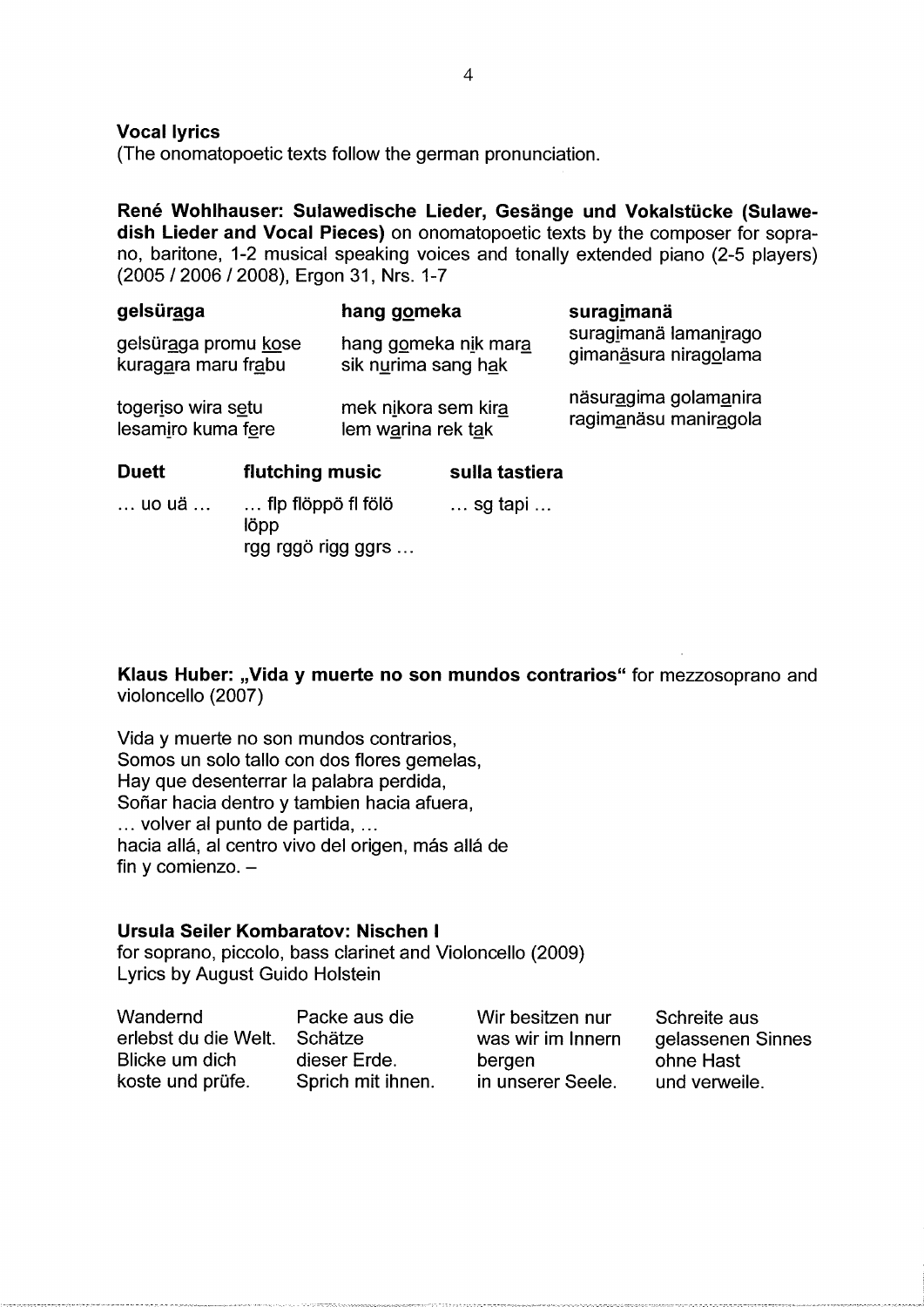# René Wohlhauser: Iguur - Blay - Luup

on onomatopoetic texts by the composer for soprano and small ensemble (bass flute, bass clarinet and violoncello) composed in 2009, opus 40

## Iguur

No-mi-a bram-bo-ra mi ha-mo ro-ma Ta-re-ga-mi ma mo-re ma Sa-lo ri-ma-no pe-ri E-ma-lo-ra Ra-bi-lo Ma-ha-ge-ra-bo la-mi-mo ra-bo-la Mi-ra so-ga po-ra So-ra-mi lo-re fi-ga si-ra-mo Ta-re-ga-mi mo-re ma ta-ma re.

So-ra-mo pa-ri-to-la so-me Ma-ri-o-la-o ko-ra Lo-ga-re mam-se ri-a nagg so-ri-lo fi-ra la-me So-le mam legg nock si-lo-ma regg se-lo. Se-ri-a-ma-lo fi-la-re-so-la me-ra Si-ri gigg hi-ri-mi-li si-la Se-ro-la so-le se-ra-me-lo So-mo-re lo-po-mo lo-go-re me se re na Na-ha-ra-ma-la ra sa na ru sö me-o so-iqu-ro. No-a sa-o ma-o-e Ra-le ma-do Hu-ma wa-la nor. Fa-bat-to ja-tor-re me-re bi-ji-ma-re so-ne so-ra la so-ne re Ra.

Se-ma no ro-me re-mo-ra-mo ro-ma Mar-si-ga-ri mo-re-mo No-a mi-ma so-ga-re Lo-ga-re Se-ri-a-ma-lo mo-la So-le Si-ri gigg hi Ra Se-ne-ma sogg la-ma Sek-ha-na-mi lo-re Ma-ri-sa-bo-ra Long I-guur bo-sak.

# **Blay**

Bla-y Ha-na-go-mo ri-mo la-bo ra me so-ro-si? Na-ro-me ka-ra-mi lop-pi ra Som-me ka-ma la-ri-ba no Sek nok ma-ri-o so-ra le-ma Ro-ban-dan-gan Ble-y

Ha-go-na-mo mo-ri-bo-la ra-la-me bi-mo ro-si? So-ra-ka me-ro-na mi-ra lop-pi ra-mo Ma-ka la-ba rip-pi-lo mi-ro-la-no Mo-ra no-ma ri-o-mu ra-so ma-le Ro-ban-dan-gan Blo-y

s, t g t g t g, r t, ch, schi ro, s g to re, margg

se se rög-tschügg, ra-ma-la-ba-ra, mi-la ko sek, ma-ro-ke wragg

O-si me-a-ma La-re-mo-no O-me no-ra no do ro no-mo me pa ra-me Do-mo ro ro-ra da-ma-la ra O-re-o ka-ra do-re-me-a lo-ga-me me logo

Do-ro Do-re-me Su-gi-mo-to-ra

Ma-si-o-me mo-gi-a-me ra-pa di-o-ma Lam-mo no ri-o Do-me do-no-me-ra ra-me-no Do ro mo-no me me-ra pa-ra ra-pa-me Do-mo do-no-mo-ro ra-ma da-ma da-ra la-ma re-o O-re do-me ro-me me-ro do-mo me reme me

Se-ne-me Do-ro Do-re-me Su-gi-mo-to-ra

ülp tschar og matsch, sa-ra-ba po-mi bi-ri-ba so-la-po üp-mo-rem ma-ra-go

Re-mi kun tö-wi be ge-la do-zi-a qu-a.

Luup: see "Iguur"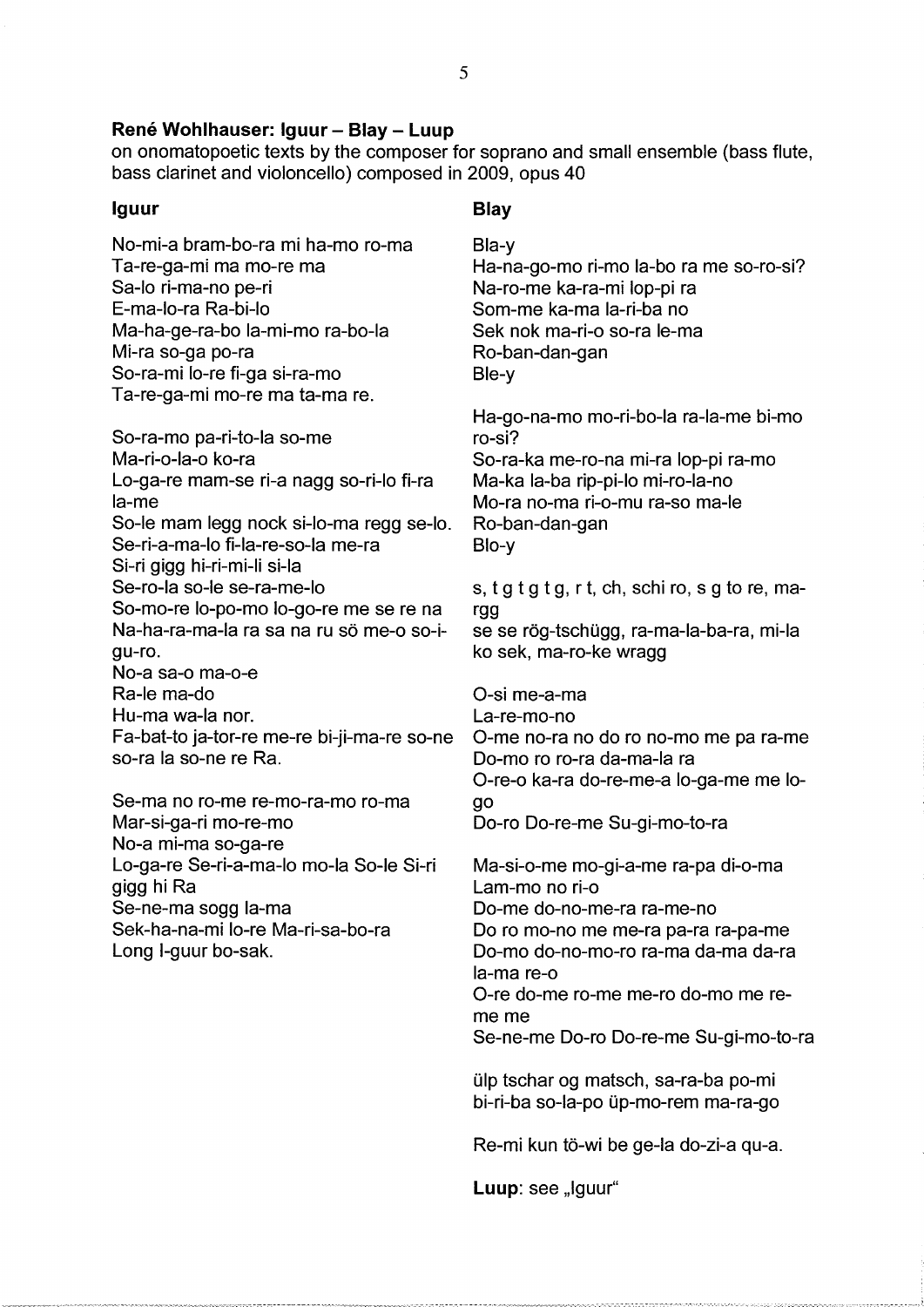# **Commentaries on the works**

René Wohlhauser: Sulawedische Lieder, Gesänge und Vokalstücke (Sulawedish Lieder and Vocal Pieces) on onomatopoetic texts by the composer for soprano, baritone, 1-2 musical speaking voices and tonally extended piano (2-5 players) (2005 / 2006 / 2008), Ergon 31, Nrs. 1-7

The seven-part cycle is designed in such a way that each piece features a different aspect: transparency, chord structure, resolution/punctuality, on the fringes of singing, musical speaking, playing on the surface of the keys, obscurity. At the same time, the progression of the pieces shows the direction the development is taking. The order of the pieces is as follows:

- 1. "gelsüraga" for soprano and piano (2005)
- 2. "hang gomeka" for soprano and piano (2005)
- 3. "suragimanä" for soprano and piano (2006), version b
- 4. "Duett" for soprano und baritone a cappella in the 3rd version (2008) or in the version for baritone solo
- 5. "flutching music", a spoken musical piece for 2 persons or for 2 persons in the version for one person alone
- 6. "sulla tastiera" for musical speaking voice and claviature player, alternatively as a virtual duet for a speaking claviature player alone (2005)
- 7. "Ausklang für tiefes Klavier" ("Finale for Deep Piano") (2006)

The voice undergoes a process of transformation from normal singing via so-called new singing techniques, to different combinations of musical speech, whereas the piano begins with normal tones, arriving after pauses at sounds/noises produced on the key surfaces. Through the metamorphosis which goes hand in hand with the changing, i.e. varying instrumental/vocal combinations (vocal duo or solo, musical speaking duo or solo, sound duo, dark-piano solo; thus the differenciations in the title), the initially still traditional piano-accompanied song, resp. Lied duo, aesthetically dissolves - in particular the onomatopoetic texts, which gradually disintregrate, falling totally silent in the last piece.

Each onomatopoetic text in the cycle has its own respective self-contained colouring and rhythm of speech, as well as something similar to the grammatical structure of an artificial language. They become semantically charged, primarily through the musical gesture. They thus sound like a language that one sometimes believes to understand, but then doesn't quite totally comprehend. (One notices already upon reading the title that it's not called "sulawesisch"(sulawese), but "sulawedisch" (sulawedish).) This manoevering on the edge of comprehensibility and thus also on the borders of controllability between the concious and the unconcious, where one can perhaps imagine the vision of another world of sounds, is something that really intrigues me.

> René Wohlhauser (Translation: Gail Makar)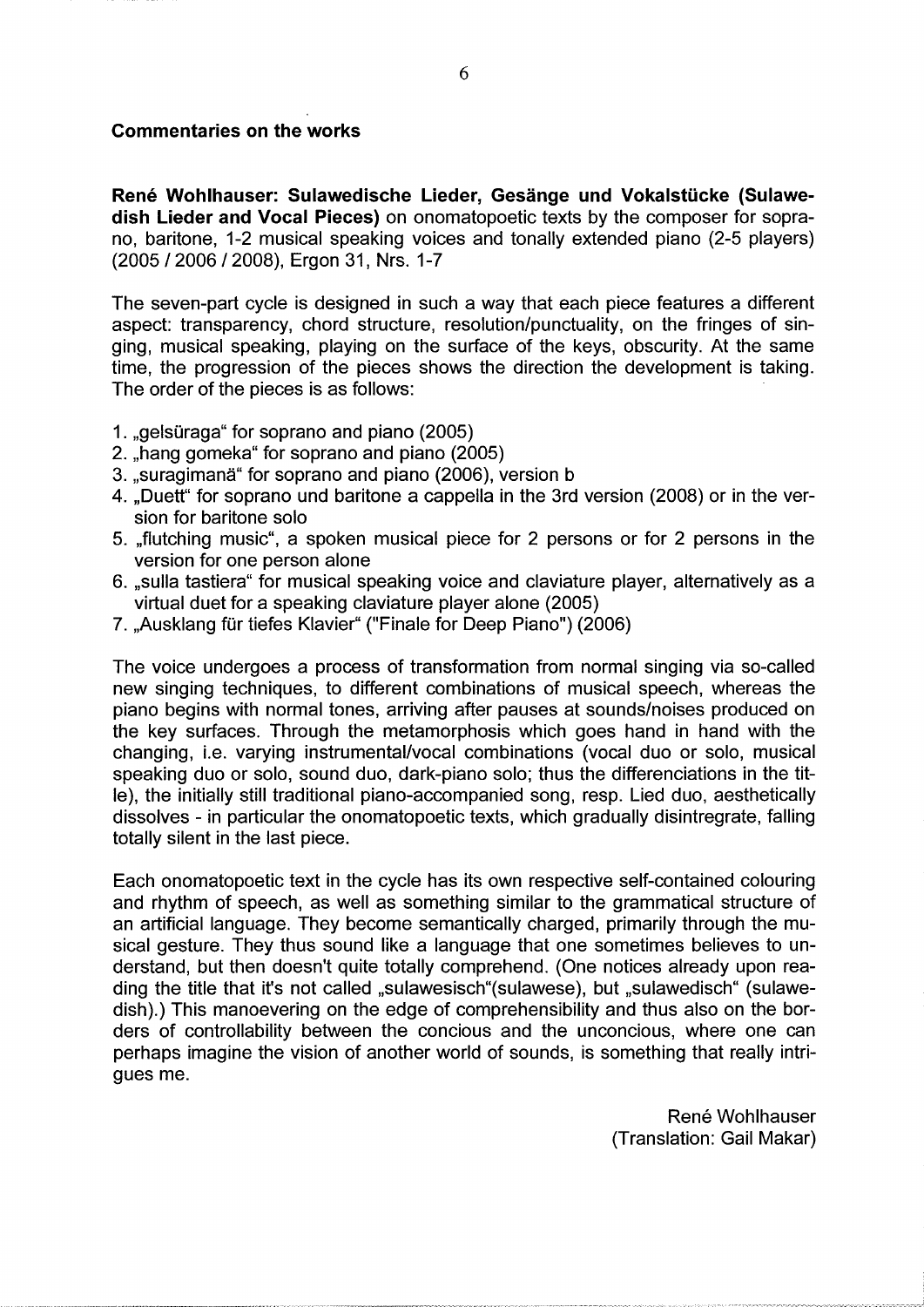René Wohlhauser: Klavierquartett, version for flute, clarinet, violoncello and piano (1979 / 83-84, partially revised 1987). Ergon 9

This piece illuminates the relationship between the piano and the other instruments.

The contrast between the instruments is heightened to the point of irreconcilability through the antithetic assignments of instrument-specific material, so that in the end, the only chance of reconciliation the instruments have is to find each other in the noise.

Whereas both of the high instruments are at times allied, the cello seeks contact with the piano. As a result, the different layers drift apart, shifting the levels against each other, causing a kind of "transitive overlapping".

This overlapping was an attempt on my part to integrate the dimension of structural depth into the composition, which led to a compacted duration of the music, to a kind of "polyphony of texture".

Through a network of proportional relations (reflected in unusual sub-time-signatures, set asynchronically in relation to each other), I attempted to suggest a feeling of "time-warp".

> René Wohlhauser (Translation: Gail Makar)

# James Clarke: Verstörung for bass clarinet. cello and piano (1990)

Verstörung has a literary genesis, at least so far as its title is concerned. It is taken from a novel by Thomas Bernhard and, Clarke says, reflects an inner perturbation (Verstörung) in the wildness and oppressiveness of its melodic lines. Although its scoring is unusual, Clarke effectively uses the trio as one collective sonority, focused on one line of thought without individuated colours or characters.

That perturbation is self-evident right from the start. The ferocity of the opening section continues unmitigated, eventually involving all three players. And when it is not agitated in this way, the music sits at the opposite polarity  $-$  in a tense stasis which shimmers and shivers at single pitches, distorted in some way or other by the pressure of either bow or breath. The piano, for its part, adds to the distortions by interjecting tight clusters of notes whilst continuing to echo the clarinet's opening figurations. These periods of stasis – though they increase in length as the work progresses – offer no respite however, and at its end, the piece appears to reach no point of reconciliation.

## © Andrew Kurowski 1998

Verstörung was commissioned by Harry Sparnaay, Frances-Marie Uitti and Polo de Haas with funds from the Arts Council of Great Britain.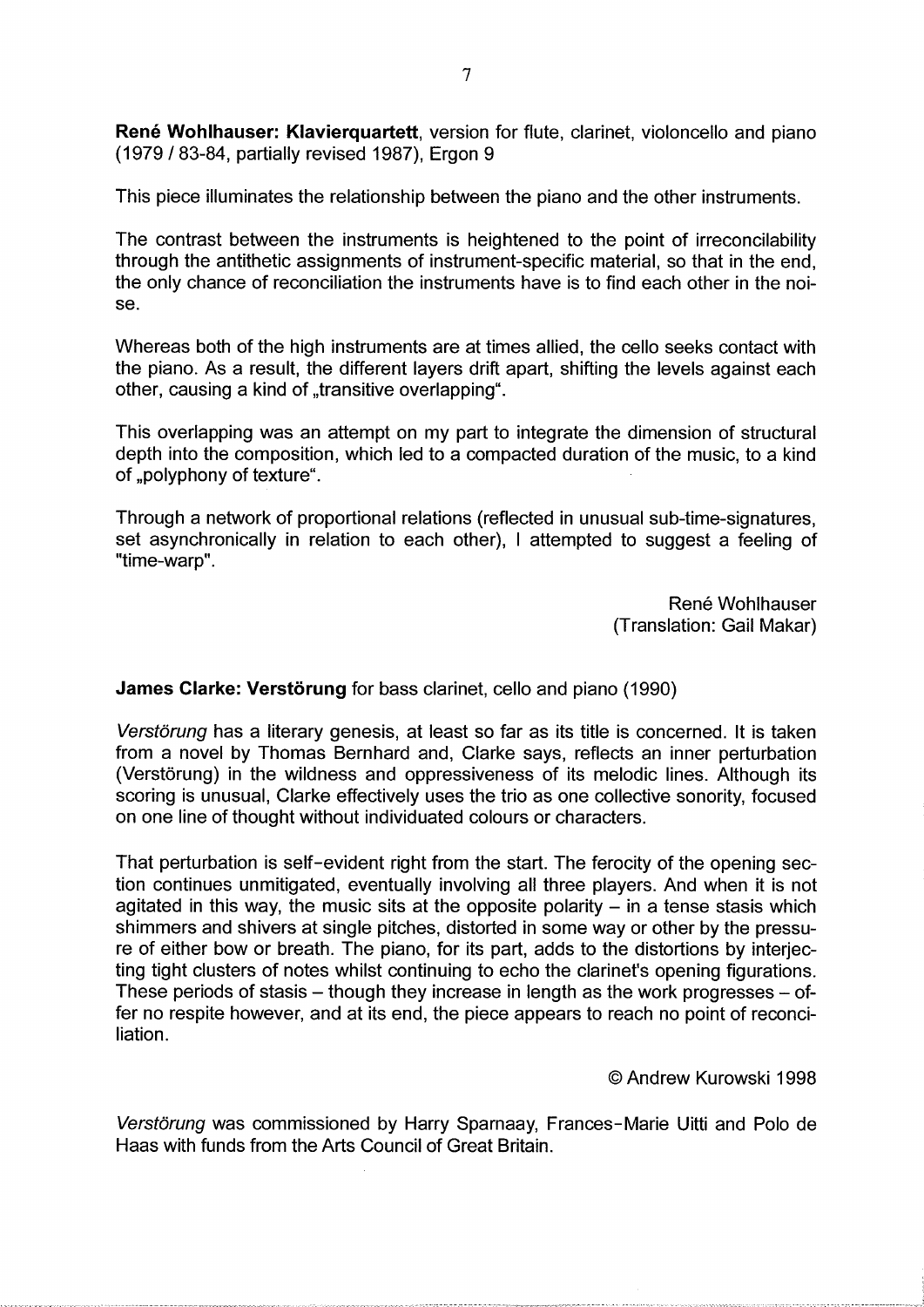Klaus Huber: "Vida y muerte no son mundos contrarios" for mezzosoprano and violoncello (2007)

In my new work, I use both the equally-tempered scale and the following tonal systems with their own intervallic relationships:

# 1. QUARTER TONES

In my music, splitting the chromatic half tone into two equal intervals doesn't have a superchromatic function, as much as one of extended harmonic space. Since I rely on different Arabian modi (MAQAMAT) as a starting point, I indicate only raisings of notes, following the Arabian tradition.

The basic, essential interval in Arabian music is the THREE-QUARTER TONE, resulting from the division of the minor third.

The "Gamme fondamental arabe" is based on the Greek theoreticians, who call it "Diatonique egal". This division of the fourth is attributed to Ptolemy. Thus the Arabian theoreticians inherited it from the ancient Greeks.

NB: The Arabian intervals (three-quarter tone intervals) match the natural overtones, being thus less dissonant than our half tones!

# 2. THIRD TONES

These are equidistant (but not equally-tempered!) intervals, which result from the division of WHOLE TONES. Since we in Europe are bound to the chromatic notational code, I write, for the purpose of easier readability, all third tone intervals as SIXTH TONES.

There are parts which are composed exclusively third-tonal, where quarter tones are not used. Analogously, no third (sixth) tones are used in quarter-tonal sections. Wherever increased amounts of third tone intervals are played, a commensurate amount of BEATS will result, which are intended be audible.

> **Klaus Huber** (Translation: Gail Makar)

# Heinz Holliger: "Contrechant sur le nom de Baudelaire" for clarinet solo (2007)

Contrechant consists of five stanzas (I-V), each made up of 5 "verses" originating from the ten letters of the name BAUDELAIRE and each divided by bar-lines, whereby the final "verse" of the fifth stanza has been augmented by an Epilogue (VI) which is again assigned to the ten letters and consists of ten sections (a-k) which can be selected in any order at will (Number V therefore consists of only four "verses").

In the interpretation, it must be kept in mind that the five "verses" which begin at the extreme left margin and are possibly continued in further indented lines and also each of the five stanzas form a single entity. Additionally, the frequently abrupt tempo and character changes and the wide range in forms of articulation must be greatly differentiated from one another in order to produce the greatest possible contrasts. In the epilogue, the order of the sections a) to k) can be decided at will, but all ten secti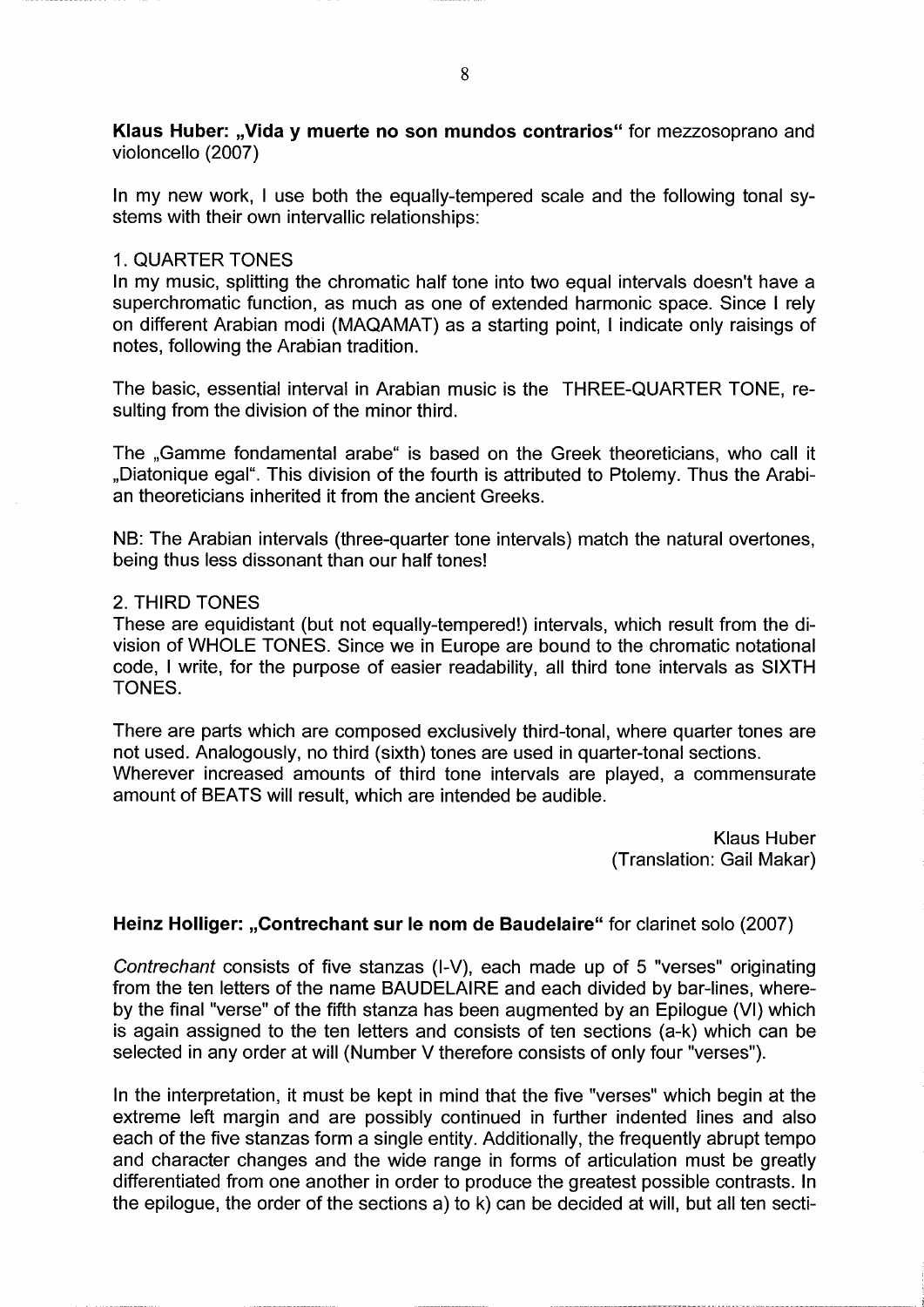ons must be played. In the case of several variant versions (ossia), only one version should be selected. This particularly applies to section i) in which a selection must initially be undertaken between the principle variants i (I) and i (II). The work must culminate with one of the sections with  $||$  (i.e. a, g, h, i or k).

This work, which is also available in a version for bass clarinet (KLB 70), was inspired by an anagram on the name BAUDELAIRE by the fascinating Rumanian-German poet Oskar Pastior (1927 - 2006).

> **Heinz Holliger** (Translated by Lindsay Chalmers-Gerbracht)

Ursula Seiler Kombaratov: Nischen I (Niches I) for soprano, piccolo, bass clarinet and Violoncello (2009)

**Lyrics by August Guido Holstein** 

Preventing a final determination of the lyrics for this composition, I was seeking for a drawn from life without precise thematic interpretation.

Effective sounds and diffuse noises of the instruments reflect the above mentioned contents.

A translucent and nearly soloistic instrumentation accentuates the forlorn leading voice throughout all four episodes of the poem.

By recurrent exertion of the initial and interlude motive, the violoncello appears to assume the role of a niche.

The brief tutti finalises the piece and anticipates the second part (Niches II) of the poem.

> **Ursula Seiler Kombaratov** Translation: G. Hoenger

**René Wohlhauser: Iguur - Blay - Luup** on onomatopoetic texts by the composer for soprano and small ensemble (bass flute, bass clarinet and violoncello) composed in 2009, opus 40

"Iguur", in the emblematics of the fictive language Sulawedish, refers to a metaphor which in "Blay" is enigmatised through an unexpectedly induced resonance, and is resurrected in "Luup" in a changed, quasi refined form, and in a different context.

The most important distinguishing feature of the first piece, "Iguur" for soprano solo is its variety in types of texture: in the beginning, surging cries of distress are flung into the silence, separated by suspenceful pauses. Gradually, dialectical contrasting material (quasi spoken) is infiltrated. After an accentuation of the contrasts in the second part, the third part becomes more dense and agitated, counterbalanced by ending with sustained tones followed by a whole measure's rest. The glissandi form the beginning of the 4th part, which is of a more particular and experimental nature, with the first actually spoken texts marking the beginning of the last section, in which differing types of textures come together.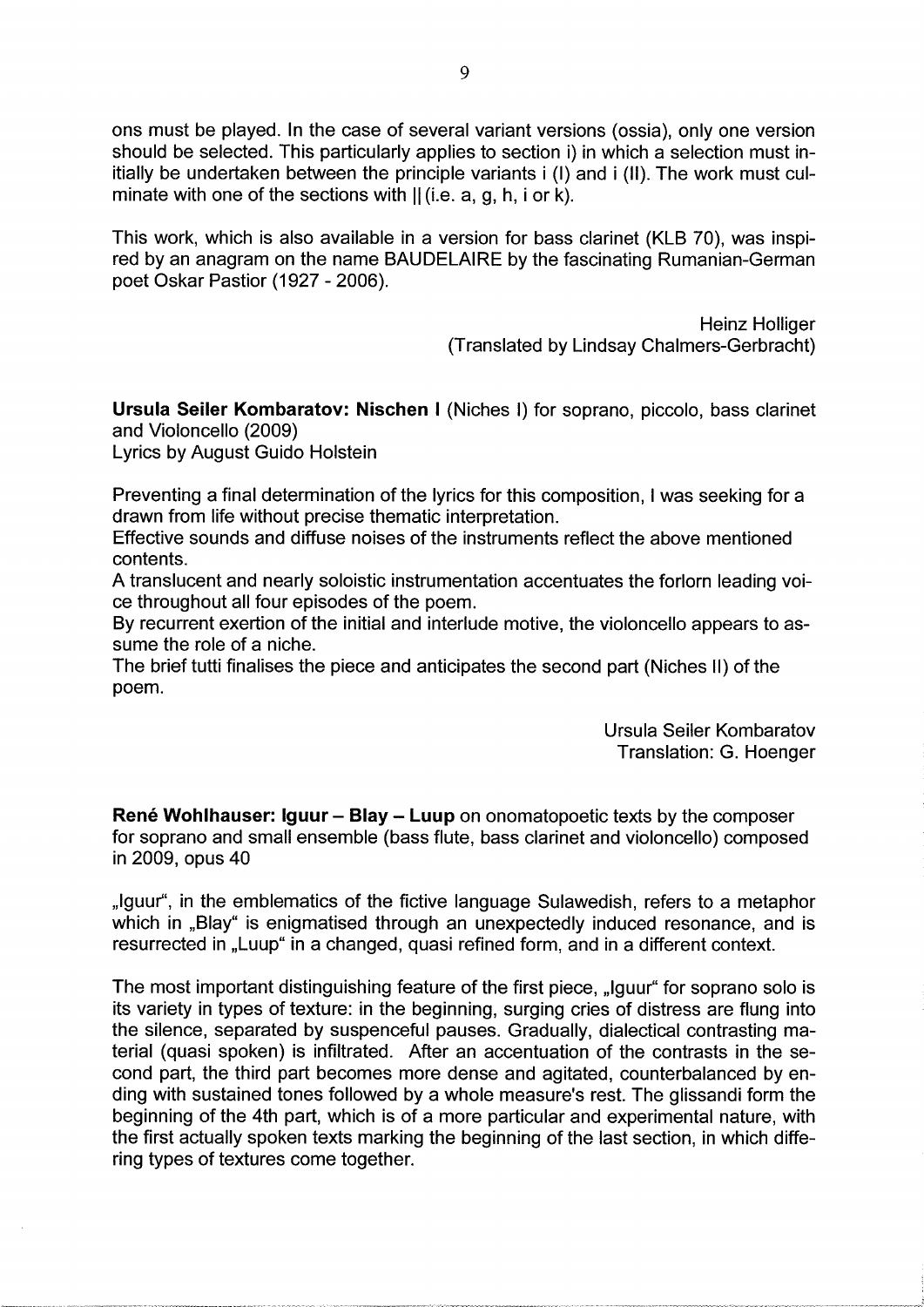The second piece, "Blay" for soprano-bariton duo is formally divided into three clearly distinguishable parts by different types of textures as well, separated from each other by short, spoken interludes, and gradually accelerating through a system of tempo modulations. While the first two parts of the piece are canons, the third part is deriven from the transformation of a duo by Pierre de la Rue, master of canons from the 15th / 16th century, which was the period of the origins of emblematics in European art. The tripartite form of the middle part gives reference to the three-part cycle in the stvle of a triptych.

In the third piece, "Luup" for soprano und small ensemble, the soprano takes up the structures of "Iguur" including the third-tones in a changed form, and initiates a musical dialog with the other instruments. The third-tones are initially used solely by the soprano, without any reaction from the instruments until measure 48, the point of golden ratio, marked by the only tacet measure in the whole piece, after which the instruments begin implementing third-tones as well. At this point, the soprano contrarily gives up its changes and remains the same as in "Iguur". The title "Luup" has nothing to do with the English word "loop". My use of this title is in fact a conscious resistance against the appropriation of certain combinations of sounds through trendy use of language.

> René Wohlhauser (Translation: Gail Makar)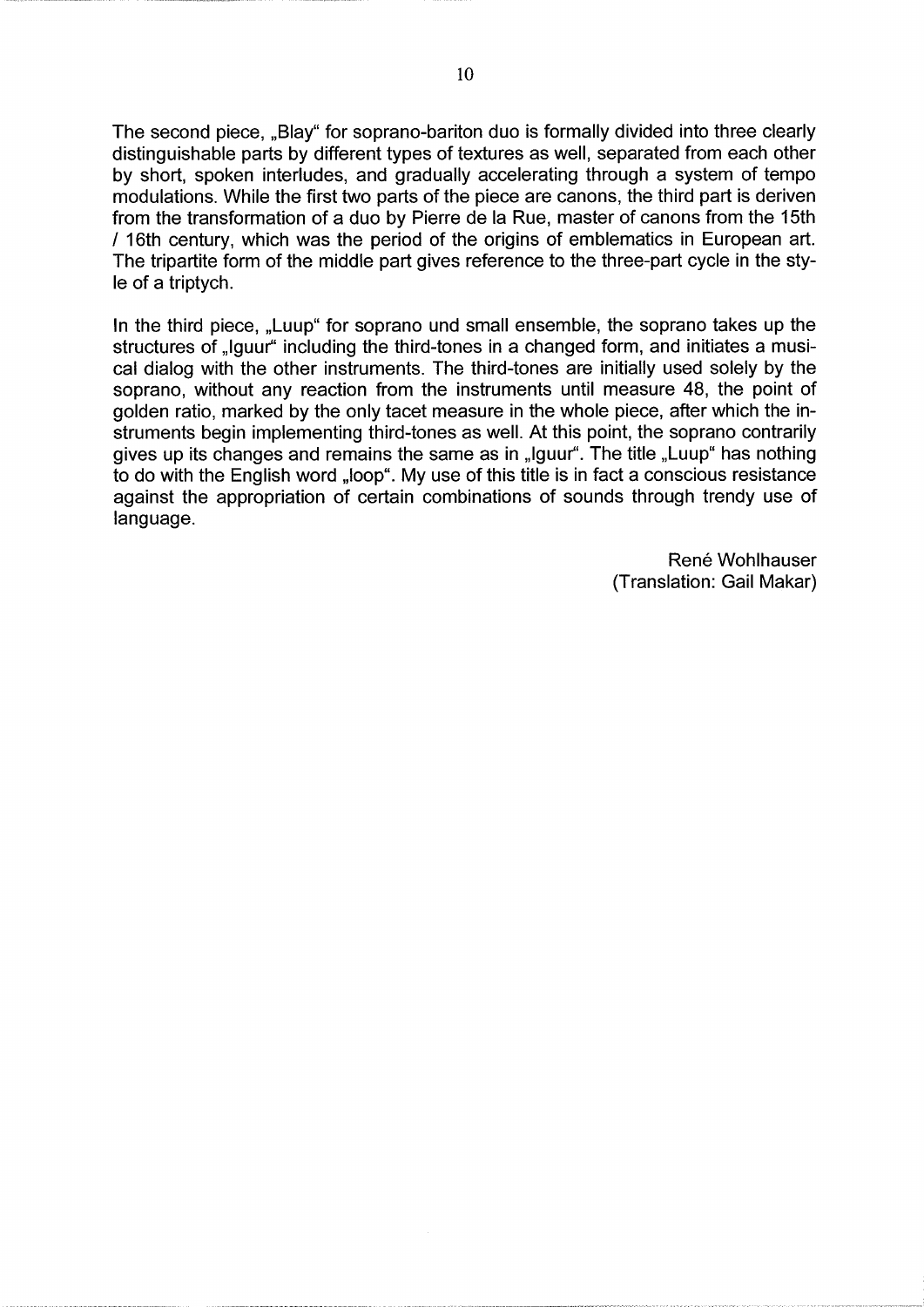# Nischen I

2009

### Quartett

für Sopran, Piccolo, Bassklarinette, Violoncello

**Text: August Guido Holstein** 





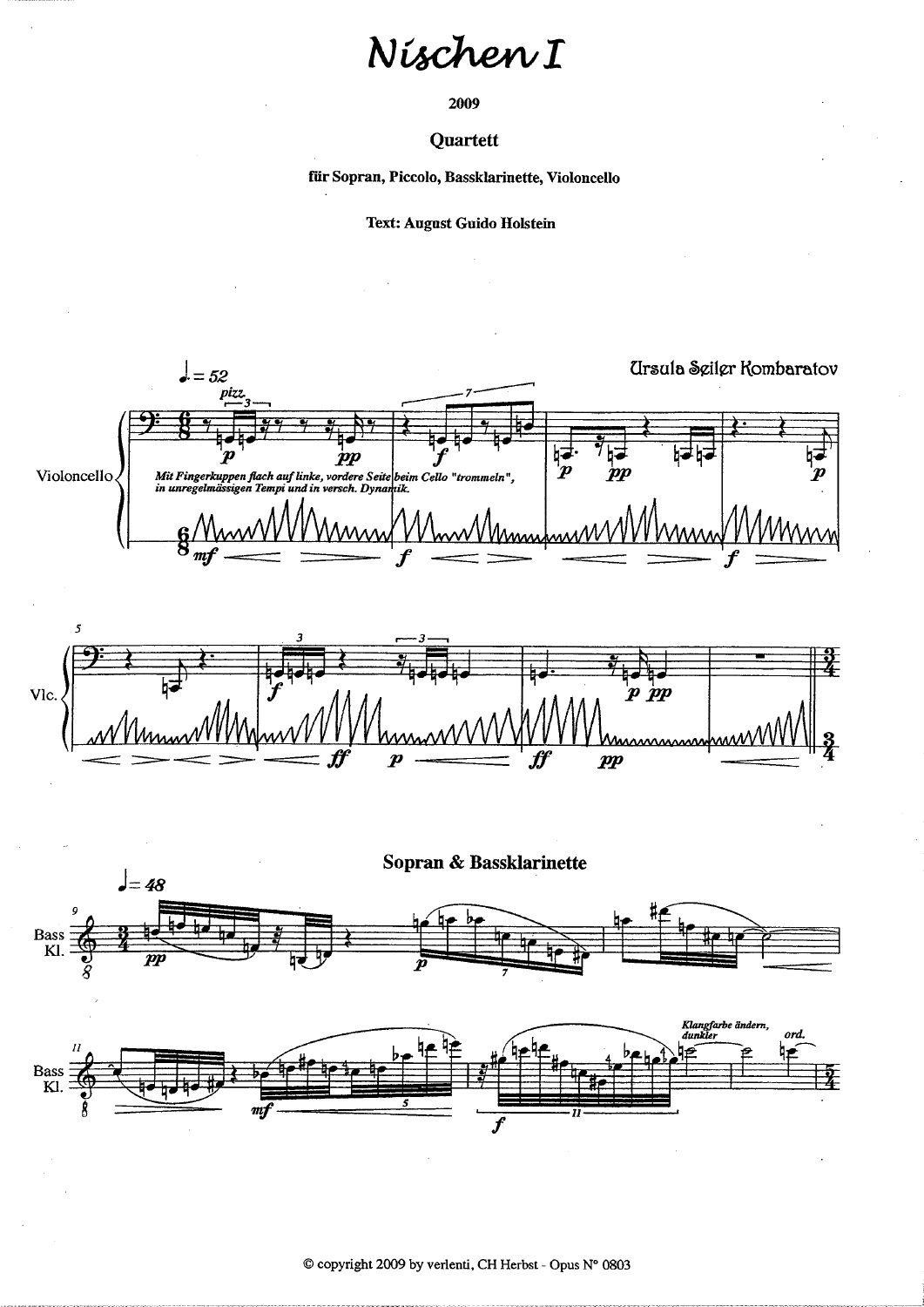# **Biographies of the composers**

# **Klaus Huber**

Born in Bern (Switzerland) on the 30th November 1924

studies composition with his godfather Willy Burkhard in Zurich and with Boris Blacher in Berlin

1959 international breakthrough as a composer: first performance of the chamber cantata "Des Engels Anredung an die Seele" at the World Music Days of the IGNM in Rome

1964-73 director of the composition class at the Academy of Music in Basel

1966/68/72 director of the composition seminars at the Gaudeamus Foundation in **Bilthoven/Netherlands** 

1969 founds the international composers' seminar in the Künstlerhaus Boswil (Switzerland)

1970 Beethovenpreis of the city of Bonn (for "Tenebrae")

1973-90 director of the composers' class and of the Institute for contemporary music at the Staatliche Hochschule für Musik in Freiburg

1978 Art Prize of the city of Basel

1979-82 president of the Swiss Composers' Association

1984 starts his international activities as a quest composer

1991 retires from teaching in Freiburg, working from now on exclusively as a quest professor

Klaus Huber is member of the "Bayerische Akademie der Schönen Künste", of the "Akademie der Künste Berlin" and of the "Freie Akademie der Künste Mannheim", honorary member of the ISCM as well as honorary doctor of the University of Strasbourg. He lives in Bremen and Panicale (Perugia/Italy).

Since 1975 his works have been published by Ricordi Munich. The autographs are available in the Paul Sacher Foundation, Basle.

His complete writings titled "Umgepflügte Zeit" are published by MusikTexte Verlag, Cologne.

# **Heinz Holliger**

Heinz Holliger studied oboe with Émile Cassagnaud and composition with Sándor Veress, both at the Berne Conservatory. From 1958 onwards, he continued his studies in Paris with Yvonne Lefébure (piano) and Pierre Pierlot (oboe). Between 1961 and 1963, he studied composition with Pierre Boulez at the Basle Music Academy. After winning first prizes at international music competitions (Geneva in 1959, then the International Music Competition of the ARD in 1961), Holliger began an intensive international concert career as an oboist. Contemporary composers such as Henze, Penderecki, Ligeti, Carter, Lutoslawski, Stockhausen and Berio wrote works for him to perform. Today, Heinz Holliger belongs among the conductors most in demand across the world, and he conducts all the big orchestras. His compositional oeuvre comprises works in all genres, from stage works to orchestral, solo and chamber music works, and also numerous vocal pieces. Almost all his works offer proof of his tireless search for the boundaries of sound and language. His music is often the result of an intensive engagement with the biographies of artists and poets, and with lyrical texts. Time and again, he has been fascinated by artists situated at the boundaries of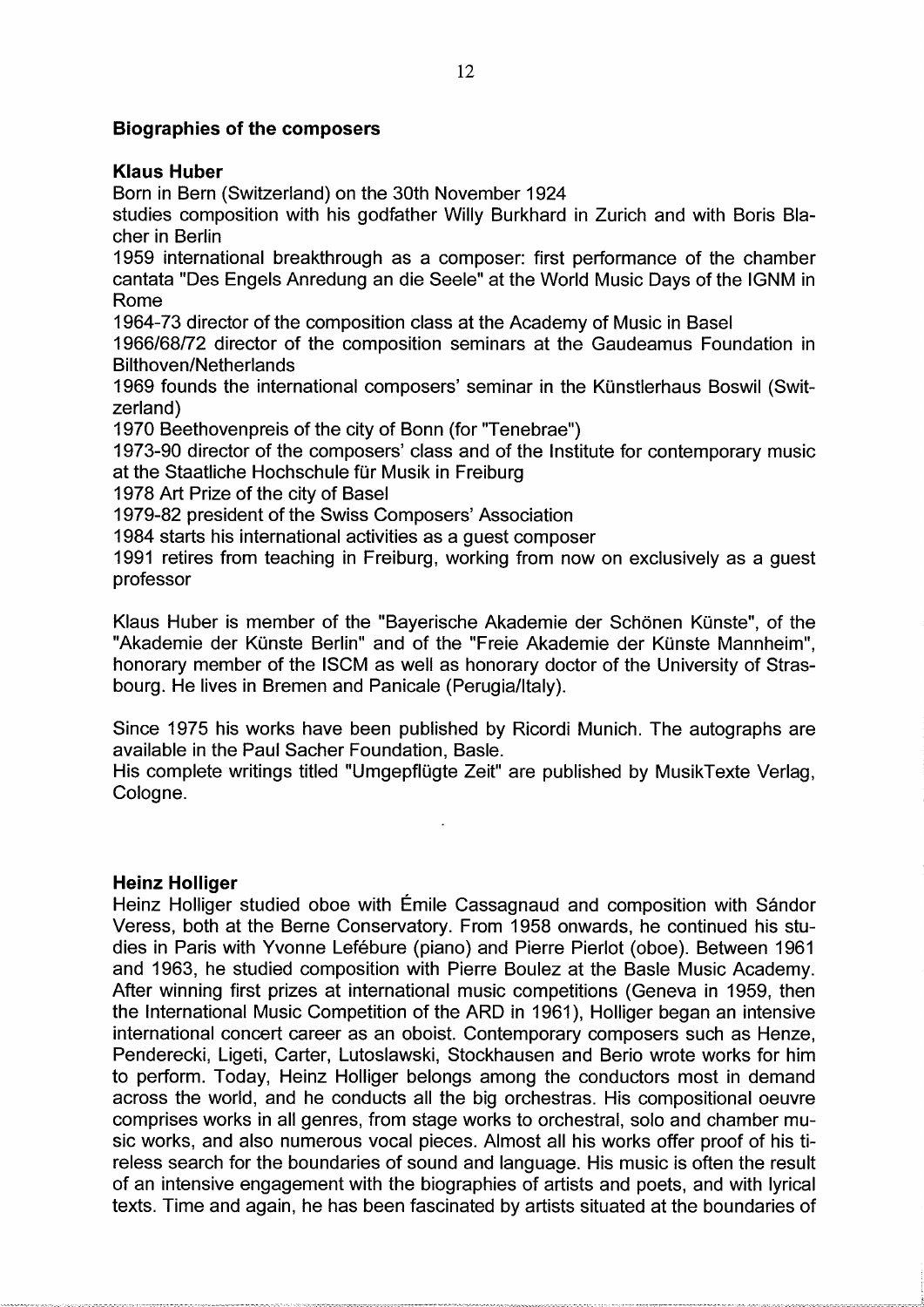society or on the verge of death. Holliger has been awarded numerous prizes, of which just a few can be mentioned here: the Frankfurt Music Prize of 1988, the Ernst von Siemens Music Prize of 1991 and the first-ever Zurich Festival Prize, awarded in 2007. www.schott-international.com

# **James Clarke**

James Clarke was born in London in October 1957. His work includes a highly regarded series of abstract expressionist paintings, one play (Royal Court Theatre, London, 1974) and approximately ninety musical compositions characterised by extreme virtuosity and unpredictability, written for symphony orchestra, solo musicians and ensembles. A critic wrote of one of his musical works that it "...was obsessive chiefly in its manner, which was that of someone determined to break through to a new sound, a new feeling, a new zone in the psyche. The piece seethed and glittered, bursting from silence with pungent tutti respirations, arraying its speedy surface melodies (whether heard as tune, ornament or symptom) like broken glass. It was rock music by other means..." Another has written "Remnants of chords were set upon, deconstructed, torn and attacked with external ferocity and a sense of barely imaginable inner torment."

Among his works are two string quartets written for the Arditti Quartet, for whom he also wrote an "Oboe Quintet", and "Untitled No.4", for voices and quartet; four works for large ensemble - "Final Dance", "Landschaft mit Glockenturm II", "Untitled No.1" and "2006-K" - written for Klangforum Wien; a large-scale composition for nine actors, solo musicians and orchestra, entitled "Voices", written in collaboration with Harold Pinter; "Untitled No.2" for piano and orchestra, premiered in Darmstadt in 2008 with Nicolas Hodges as soloist.

Prestigious commissions have come from the BBC, French Ministry of Culture, Ars Musica Brussels, the Beethovenfest Bonn, the city of Darmstadt, Gaudeamus Foundation, MaerzMusik Berlin, Musik i Skåne, Southwest German Radio and the University of Cambridge, as well as festivals in Bludenz. Dresden. Huddersfield. Leuven and elsewhere. Important premieres have taken place at the Venice Biennale, in Donaueschingen and at many other major venues.

James Clarke has led composition courses at the Time of Music Festival in Viitasaari. Finland, where he was featured composer in 2000, and at the Festival junger Künstler Bayreuth. He was composer-in-residence at Queen's University, Belfast, from 1994-97, and has lectured in Austria, Germany, Holland, Italy, Russia and Azerbaijan. He was a featured composer at the 2004 Ars Musica festival in Brussels, where ten works were performed.

Recent CD releases include the complete piano music since 1981, performed by Nicolas Hodges (for whom three of the pieces were written), and the "Oboe Quintet" performed by C. Redgate and the Kreutzer Quartet. Other works are available on the CD 'Donaueschingen 2003', on a portrait CD on the Zeitklang label, and on a CD by Trio Fibonacci on the label NMC.

For Ursula Seiler Kombaratov and René Wohlhauser please see below.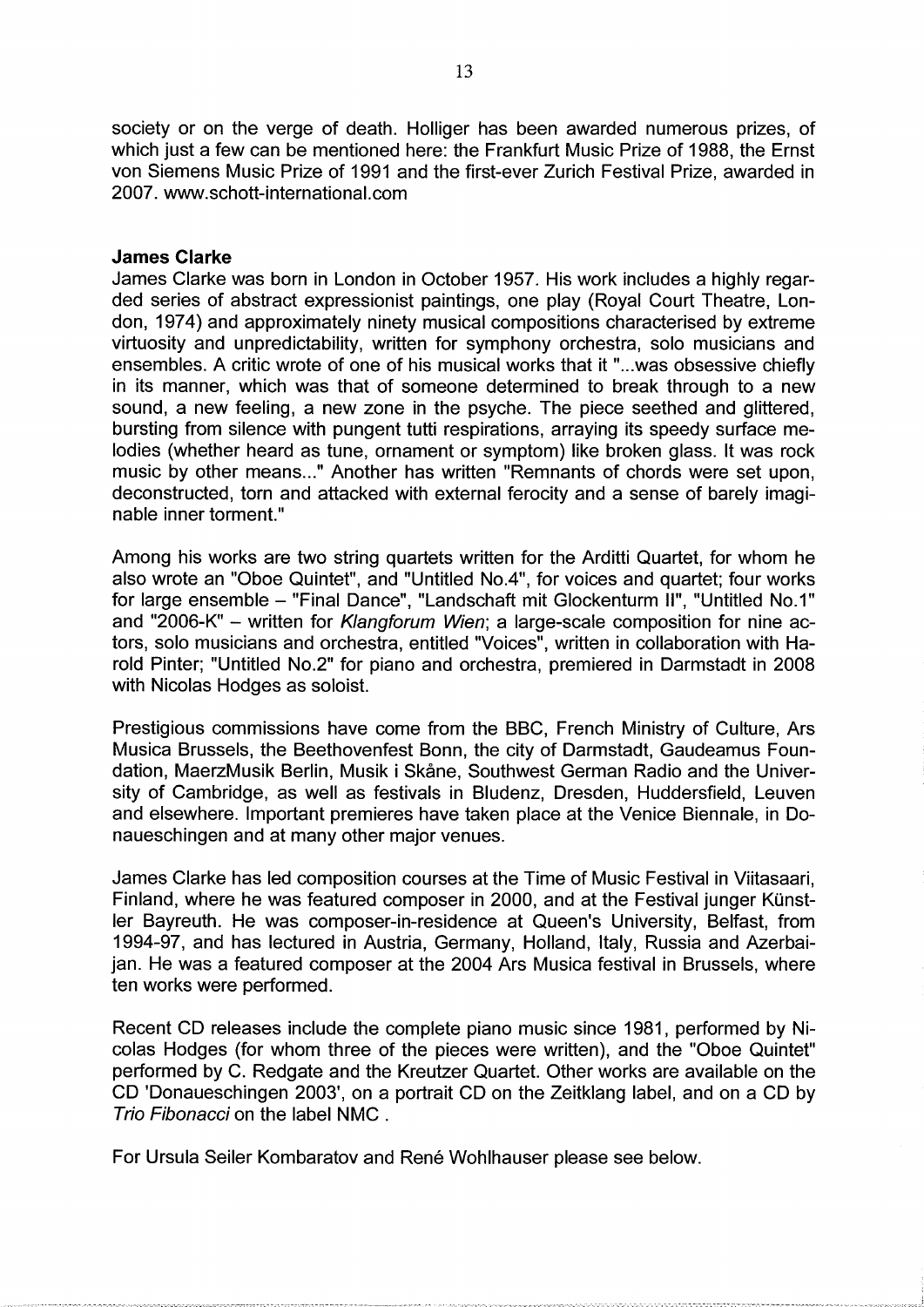# **Biographies Ensemble Polysono**

# **Christine Simolka, soprano**

Born in Basel, she completed an eight-year course of vocal training in Basel with Nicole Andrich and Raymond Henn. During this time she also attended numerous courses with Kurt Widmer, Andreas Scholl and Hanno Müller-Brachmann, as well as opera classes at the Music Academy Basel. Further studies with Marianne Schuppe and Robert Koller. Regular concert performance. Christine Simolka's repertoire includes a wide range of musical styles. Besides Lieder of the baroque and classical periods, one of her specialities is Schubert. In addition, she improvises in diverse styles (jazz, klezmer, blues, free improvisiation). She has recently begun to devote herself more and more to contemporary music (e. g. Berio, Holliger, Henze, Rihm, Ferneyhough, Wohlhauser). She is a member of the Lied duo "Christine Simolka, soprano, and René Wohlhauser, piano" and of the ensemble Polysono.

# **Ursula Seiler Kombaratov, flute**

A native of Burgdorf. After graduating as a ceramic painter, she began her musical studies at the "conservatoire de musique" in La Chaux-de-Fonds. She earned her teaching diploma with the comprehensive grade "very good" under Kiyoshi Kasai in Basel.

Master classes in London and Switzerland with Aurèle Nicolet. Further studies with Philippe Racine and Felix Renggli. Conducting classes.

From 2001 until 2006, Ursula Seiler Kombaratov studied composition with René Wohlhauser at the Musik-Akademie Basel. Since 2002, Premieres in Switzerland, Germany and Austria (including "12 Miniaturen für 2 Flöten", "Motive in Bewegung" for flute, violin and violoncello, "Anblicke im Wasser" for flute and clarinet). Live concert recordings by Swiss Radio DRS 2.

She teaches in Basel, and at the youth music schools in Schlieren and Huttwil. In addition to her diverse chamber music activities, she performs regularly with the pianist I-Mei Lu, the clarinetist Igor Kombaratov, and as a member of the Ensemble Polysono.

# Igor Kombaratov, clarinet

Born in Nischni Novgorod, Russia. Clarinet lessons from age 9, also at the music school for gifted children in Nischni Novgorod with Prof. Mark Rovner. Début at age 10 as soloist with the Academic Philharmonic Orchestra M. Rostropovich, Nischni Novgorod. Prize winner at various Youth Music Competitions and in the national promotion program "New Names". He began his studies in 2000 at the Musik-Akademie Basel under Prof. François Benda and graduated in 2006 with the comprehensive grade "very good". Currently studying with Ernesto Molinari at the Hochschule der Künste in Bern, he has received scholarships from the Regio Basel, the Kiwanis Clubs Basel and the Georg Wagner Foundation. In 2002 he was awarded Second Prize at the International Clarinet Competition in Turin.

He performed in the Russian National Orchestra. Along with activities in various chamber music formations, he performs regularly in concerts with the flutist Ursula Seiler Kombaratov and the clarinetist and pianist Raof Mamedov. He is a member as well as a soloist in various ensembles, including the Youth Symphony Orchestra of the Regio Basiliensis and the Ensemble Polysono. He teaches in Germany and in Basel.